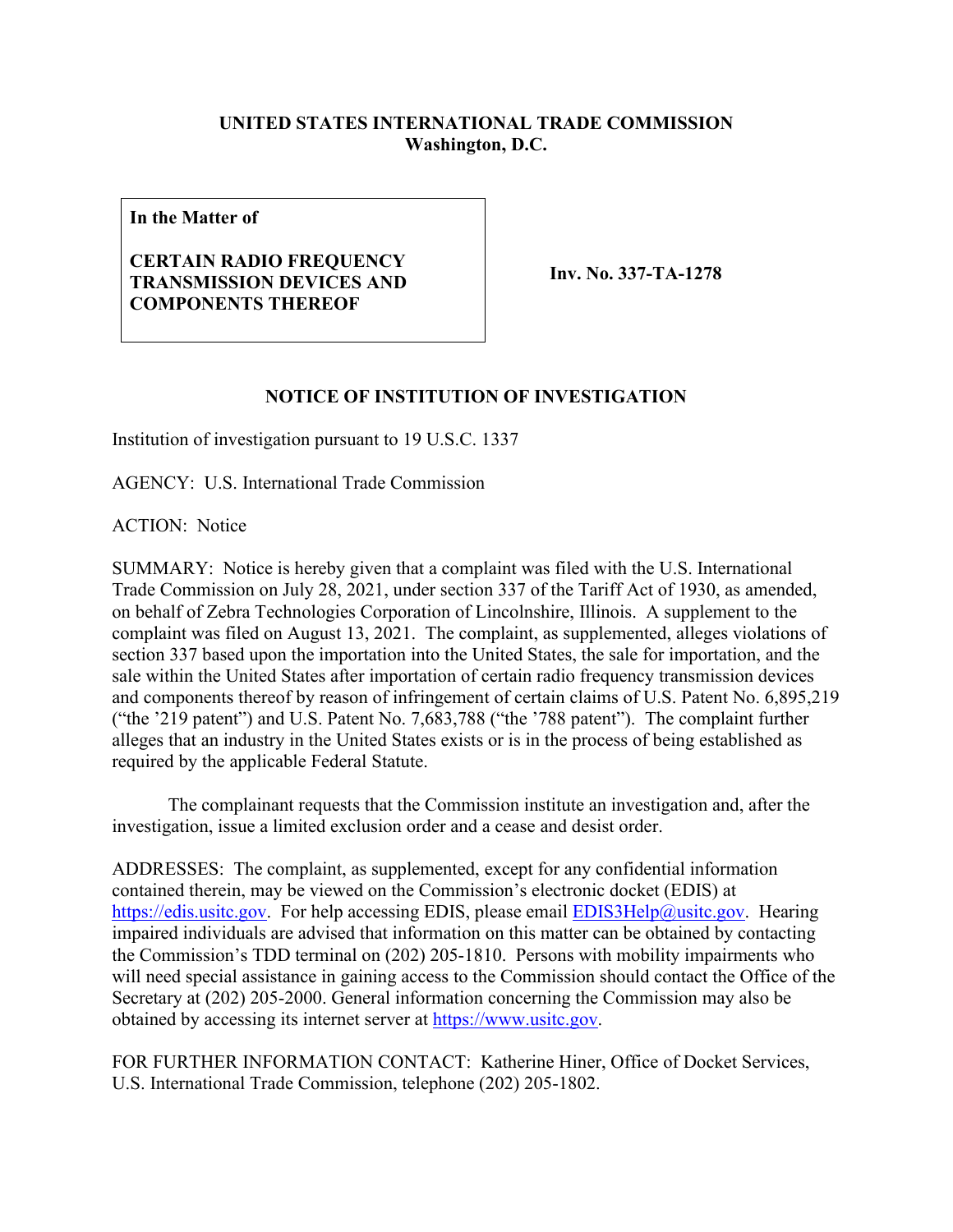## SUPPLEMENTARY INFORMATION:

AUTHORITY: The authority for institution of this investigation is contained in section 337 of the Tariff Act of 1930, as amended, 19 U.S.C. 1337, and in section 210.10 of the Commission's Rules of Practice and Procedure, 19 C.F.R. 210.10 (2021).

SCOPE OF INVESTIGATION: Having considered the complaint, the U.S. International Trade Commission, on August 26, 2021, ORDERED THAT –

(1) Pursuant to subsection (b) of section 337 of the Tariff Act of 1930, as amended, an investigation be instituted to determine whether there is a violation of subsection (a)(1)(B) of section 337 in the importation into the United States, the sale for importation, or the sale within the United States after importation of certain products identified in paragraph (2) by reason of infringement of one or more of claims 1, 3-8, and 10, 11, and 13-16 of the '219 patent and claims 17-19 of the '788 patent, and whether an industry in the United States exists or is in the process of being established as required by subsection (a)(2) of section 337;

(2) Pursuant to section 210.10(b)(1) of the Commission's Rules of Practice and Procedure, 19 C.F.R. 210.10(b)(1), the plain language description of the accused products or category of accused products, which defines the scope of the investigation, is (i) "RF transmission devices generally capable of transmitting and receiving data; and (ii) components of such RF transmission devices—in particular, enclosures, transceivers and processors";

(3) For the purpose of the investigation so instituted, the following are hereby named as parties upon which this notice of investigation shall be served:

(a) The complainant is:

Zebra Technologies Corporation 3 Overlook Point Lincolnshire, IL 60069

(b) The respondent is the following entities alleged to be in violation of section 337, and is the party upon which the complaint is to be served:

> OnAsset Intelligence, Inc. 8407 Sterling Street Irving, TX 75063;

(4) For the investigation so instituted, the Chief Administrative Law Judge, U.S. International Trade Commission, shall designate the presiding Administrative Law Judge.

The Office of Unfair Import Investigations is not participating as a party in this investigation.